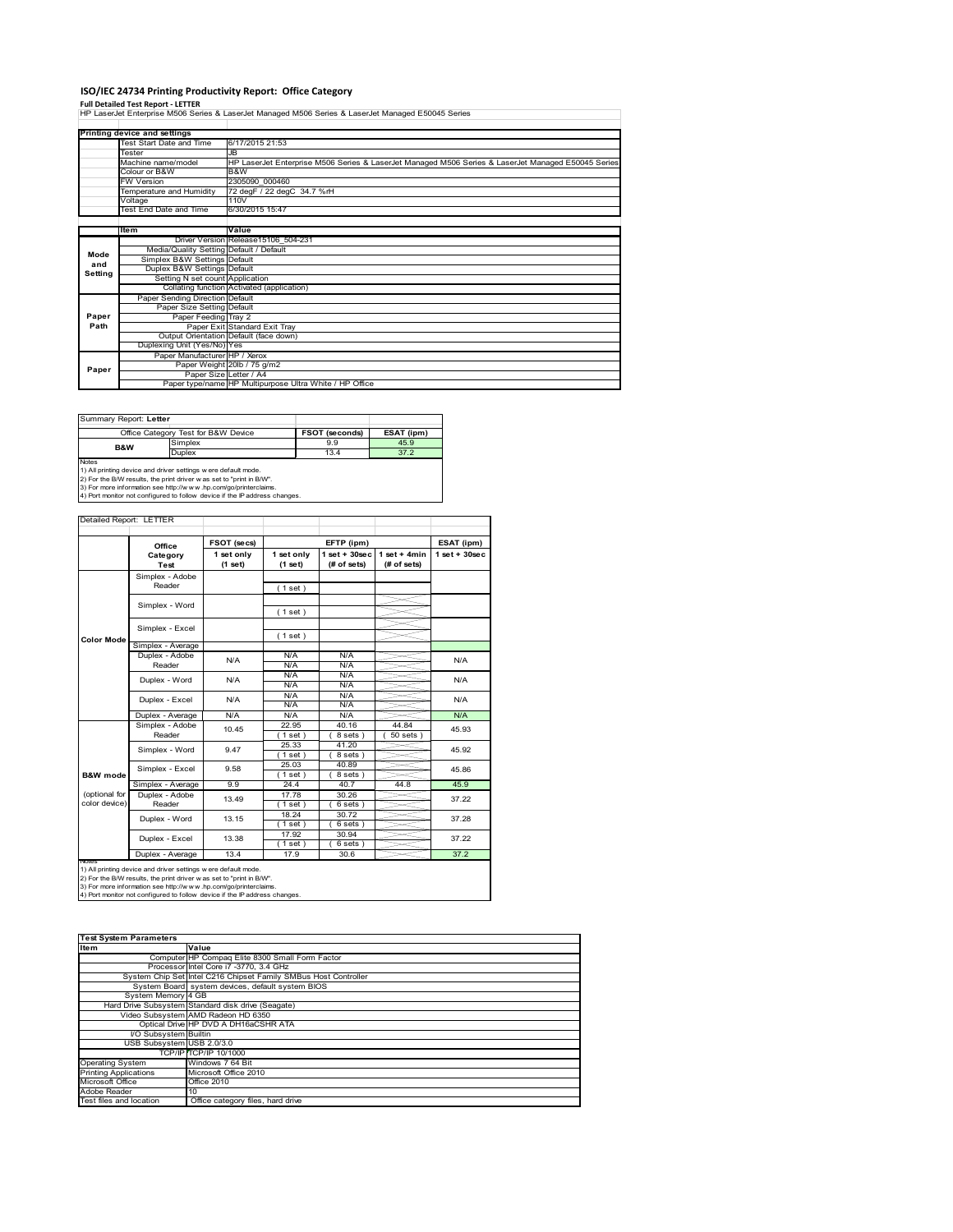# **ISO/IEC 24734 Printing Productivity Report: Office Category<br>Full Detailed Test Report - A4<br>HP LaserJet Enterprise M506 Series & LaserJet Managed M506 Series & LaserJet Managed E50045 Series**

| Printing device and settings |                                                                                                     |
|------------------------------|-----------------------------------------------------------------------------------------------------|
| Test Start Date and Time     | 6/17/2015 21:53                                                                                     |
| <b>Tester</b>                | JR.                                                                                                 |
| Machine name/model           | IHP LaserJet Enterprise M506 Series & LaserJet Managed M506 Series & LaserJet Managed E50045 Series |
| Colour or B&W                | B&W                                                                                                 |
| <b>FW Version</b>            | 2305090 000460                                                                                      |

|         | Temperature and Humidity                | 72 degF / 22 degC 34.7 %rH                              |
|---------|-----------------------------------------|---------------------------------------------------------|
|         | Voltage                                 | 110V                                                    |
|         | Test End Date and Time                  | 6/30/2015 15:47                                         |
|         |                                         |                                                         |
|         | <b>Item</b>                             | Value                                                   |
|         |                                         | Driver Version Release15106 504-231                     |
| Mode    | Media/Quality Setting Default / Default |                                                         |
| and     | Simplex B&W Settings Default            |                                                         |
| Setting | Duplex B&W Settings Default             |                                                         |
|         | Setting N set count Application         |                                                         |
|         |                                         | Collating function Activated (application)              |
|         | Paper Sending Direction Default         |                                                         |
|         | Paper Size Setting Default              |                                                         |
| Paper   | Paper Feeding Tray 2                    |                                                         |
| Path    |                                         | Paper Exit Standard Exit Trav                           |
|         |                                         | Output Orientation Default (face down)                  |
|         | Duplexing Unit (Yes/No) Yes             |                                                         |
|         | Paper Manufacturer HP / Xerox           |                                                         |
| Paper   |                                         | Paper Weight 20lb / 75 g/m2                             |
|         | Paper Size Letter / A4                  |                                                         |
|         |                                         | Paper type/name HP Multipurpose Ultra White / HP Office |

| Summary Report: A4                                                                                                                                 |                                     |                |            |  |  |  |
|----------------------------------------------------------------------------------------------------------------------------------------------------|-------------------------------------|----------------|------------|--|--|--|
|                                                                                                                                                    | Office Category Test for B&W Device | FSOT (seconds) | ESAT (ipm) |  |  |  |
| B&W                                                                                                                                                | Simplex                             | 10.3           | 43.3       |  |  |  |
|                                                                                                                                                    | Duplex                              | 13.6           | 35.5       |  |  |  |
| <b>Notes</b><br>1) All printing device and driver settings were default mode.<br>2) For the B/W results the print driver was set to "print in B/W" |                                     |                |            |  |  |  |

2) For the B/W results, the print driver w as set to "print in B/W".<br>3) For more information see http://w w w .hp.com/go/printerclaims.<br>4) Port monitor not configured to follow device if the IP address changes.

|                     | Office            | FSOT (secs)           |                       | EFTP (ipm)                        |                                | ESAT (ipm)      |
|---------------------|-------------------|-----------------------|-----------------------|-----------------------------------|--------------------------------|-----------------|
|                     | Category<br>Test  | 1 set only<br>(1 set) | 1 set only<br>(1 set) | $1$ set + $30$ sec<br>(# of sets) | $1 set + 4 min$<br>(# of sets) | $1$ set + 30sec |
|                     | Simplex - Adobe   |                       |                       |                                   |                                |                 |
|                     | Reader            |                       | (1 set)               |                                   |                                |                 |
|                     | Simplex - Word    |                       |                       |                                   |                                |                 |
|                     |                   |                       | (1 set)               |                                   |                                |                 |
|                     | Simplex - Excel   |                       |                       |                                   |                                |                 |
| Colour<br>Mode      |                   |                       | (1 set)               |                                   |                                |                 |
|                     | Simplex - Average |                       |                       |                                   |                                |                 |
|                     | Duplex - Adobe    | N/A                   | N/A                   | N/A                               |                                | N/A             |
|                     | Reader            |                       | N/A                   | N/A                               |                                |                 |
|                     | Duplex - Word     | N/A                   | N/A                   | N/A                               |                                | N/A             |
|                     |                   |                       | N/A                   | N/A                               |                                |                 |
|                     | Duplex - Excel    | N/A                   | N/A                   | N/A                               |                                | N/A             |
|                     |                   |                       | N/A                   | N/A                               |                                |                 |
|                     | Duplex - Average  | N/A                   | N/A                   | N/A                               |                                | N/A             |
|                     | Simplex - Adobe   | 10.94                 | 21.92                 | 37.41                             | 42.41                          | 43.37           |
|                     | Reader            |                       | $1$ set)              | $7 sets$ )                        | $48$ sets $)$                  |                 |
|                     | Simplex - Word    | 9.79                  | 24.51                 | 37.94                             |                                | 43.39           |
|                     |                   |                       | $1$ set)              | $7 sets$ )                        |                                |                 |
|                     | Simplex - Excel   | 9.89                  | 24.26                 | 38.30                             |                                | 43.29           |
| <b>B&amp;W</b> mode |                   |                       | $1$ set)              | $7 sets$ )                        |                                |                 |
|                     | Simplex - Average | 10.3                  | 23.5                  | 37.8                              | 42.4                           | 43.3            |
| (optional for       | Duplex - Adobe    | 14.43                 | 16.62                 | 28.64                             |                                | 35.58           |
| color device)       | Reader            |                       | $1$ set)              | 6 sets)                           |                                |                 |
|                     | Duplex - Word     | 13.27                 | 18.06                 | 29.14                             |                                | 35.52           |
|                     |                   |                       | $1$ set)              | 6 sets)                           |                                |                 |
|                     | Duplex - Excel    | 13.02                 | 18.44                 | 29.20                             |                                | 35.54           |
|                     |                   |                       | $1$ set)              | 6 sets)                           |                                |                 |
|                     | Duplex - Average  | 13.6                  | 17.7                  | 28.9                              |                                | 35.5            |

1) All printing device and driver settings were default mode.<br>2) For the B/W results, the print driver was set to "print in B/W".<br>3) For more information see http://www.hp.com/go/printerclaims.<br>4) Port monitor not configur

| <b>Test System Parameters</b> |                                                                 |  |  |  |  |
|-------------------------------|-----------------------------------------------------------------|--|--|--|--|
|                               |                                                                 |  |  |  |  |
| Item                          | Value                                                           |  |  |  |  |
|                               | Computer HP Compaq Elite 8300 Small Form Factor                 |  |  |  |  |
|                               | Processor Intel Core i7 -3770, 3.4 GHz                          |  |  |  |  |
|                               | System Chip Set Intel C216 Chipset Family SMBus Host Controller |  |  |  |  |
|                               | System Board system devices, default system BIOS                |  |  |  |  |
| System Memory 4 GB            |                                                                 |  |  |  |  |
|                               | Hard Drive Subsystem Standard disk drive (Seagate)              |  |  |  |  |
|                               | Video Subsystem AMD Radeon HD 6350                              |  |  |  |  |
|                               | Optical Drive HP DVD A DH16aCSHR ATA                            |  |  |  |  |
| I/O Subsystem Builtin         |                                                                 |  |  |  |  |
| USB Subsystem USB 2.0/3.0     |                                                                 |  |  |  |  |
|                               | <b>TCP/IPITCP/IP 10/1000</b>                                    |  |  |  |  |
| <b>Operating System</b>       | Windows 7 64 Bit                                                |  |  |  |  |
| <b>Printing Applications</b>  | Microsoft Office 2010                                           |  |  |  |  |
| Microsoft Office              | <b>Office 2010</b>                                              |  |  |  |  |
| Adobe Reader                  | 10                                                              |  |  |  |  |
| Test files and location       | Office category files, hard drive                               |  |  |  |  |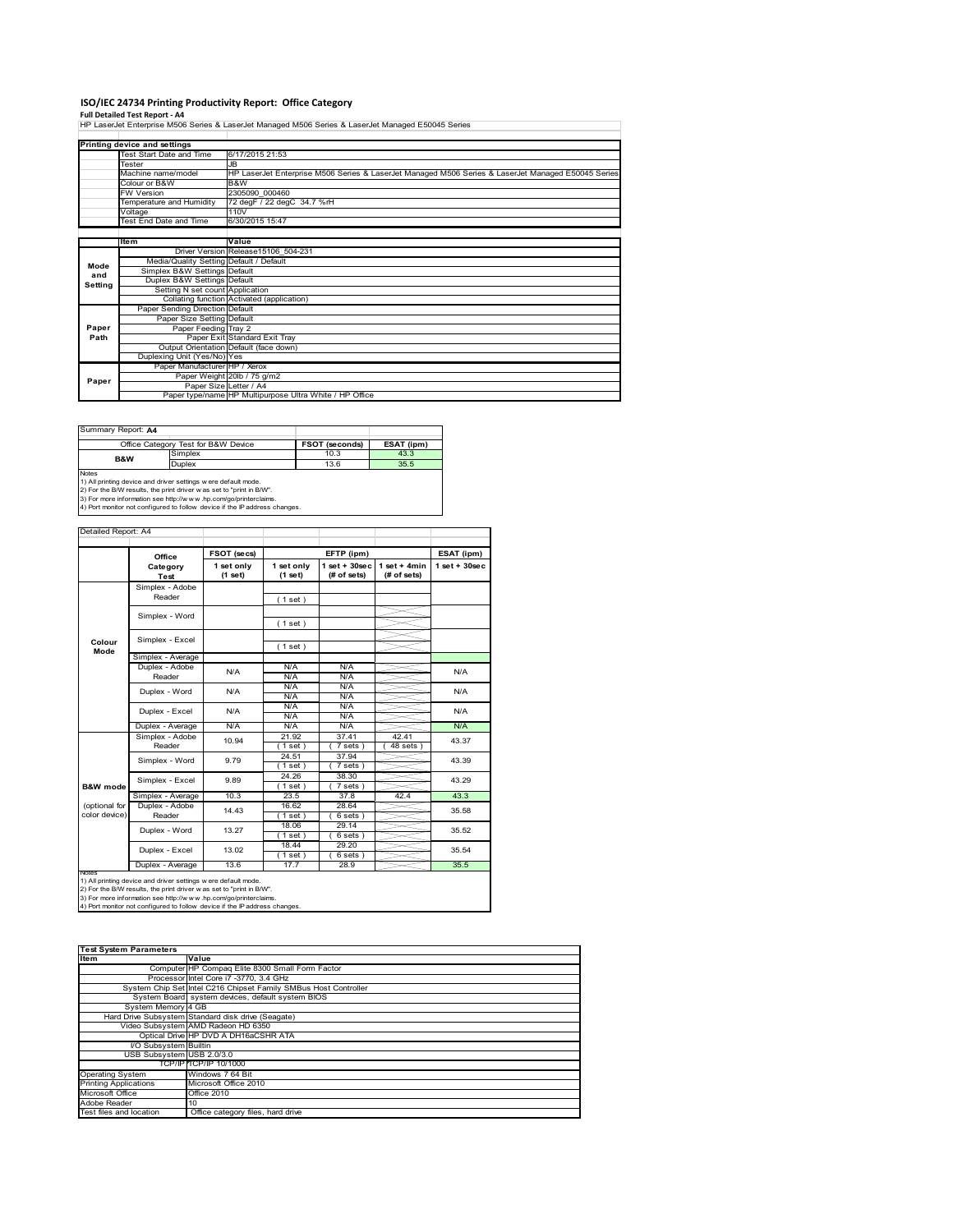### **ISO/IEC 17629 First Print Out Time Report: Office Category**

**Full Detailed Test Report ‐ LETTER** HP LaserJet Enterprise M506 Series & LaserJet Managed M506 Series & LaserJet Managed E50045 Series

|            | Printing device and settings |                                                                                                    |  |  |  |  |
|------------|------------------------------|----------------------------------------------------------------------------------------------------|--|--|--|--|
|            | Test Start Date and Time     | 6/17/2015 21:53                                                                                    |  |  |  |  |
|            | Tester                       | JB                                                                                                 |  |  |  |  |
|            | Machine name/model           | HP LaserJet Enterprise M506 Series & LaserJet Managed M506 Series & LaserJet Managed E50045 Series |  |  |  |  |
|            | Colour or B&W                | B&W                                                                                                |  |  |  |  |
|            | <b>FW Version</b>            | 2305090 000460                                                                                     |  |  |  |  |
|            | Configuration (options)      | Default                                                                                            |  |  |  |  |
|            | Controller                   | 1.116                                                                                              |  |  |  |  |
|            | Printing device page count   | Not Specified                                                                                      |  |  |  |  |
|            | Printing supplies page count | Not Specified                                                                                      |  |  |  |  |
|            | Temperature and Humidity     | 72 degF / 22 degC 34.7 %rH                                                                         |  |  |  |  |
|            | Voltage                      | 110V                                                                                               |  |  |  |  |
|            | Test End Date and Time       | 6/30/2015 15:47                                                                                    |  |  |  |  |
|            |                              |                                                                                                    |  |  |  |  |
|            | ltem                         | Value                                                                                              |  |  |  |  |
| Mode       | PDL and driver version       | Release15106 504-231                                                                               |  |  |  |  |
| and        | Print Quality mode           | default                                                                                            |  |  |  |  |
| Setting    | <b>B&amp;W</b> settings      | default                                                                                            |  |  |  |  |
|            | Paper feed orientation       | Short Edge                                                                                         |  |  |  |  |
| Paper      | Paper type setting           | default                                                                                            |  |  |  |  |
|            | Paper feeding                | Standard cassette                                                                                  |  |  |  |  |
|            | Paper exit                   | Standard exit tray                                                                                 |  |  |  |  |
| Paper Path | Output orientation           | default (face up or face down)                                                                     |  |  |  |  |
|            |                              |                                                                                                    |  |  |  |  |

**FPOT from Ready (seconds)** Simplex 5.86  $[$ <br>
Notes<br>
1) All primling device and driver settings were default mode.<br>
2) For the BW results, the print driver was set to "print in BW".<br>
4) For more information see http://www.hp.com/golprinterclaims.<br>
4) Fort monton **ISO First Page Out Time Summary Report: Office Category** Summary Report: **Letter B&W**

| <b>Detailed Report: LETTER</b> |                                                                                                                                                                                                                                                                                                                                                                                                              |                            |                                          | ISO First Page Out Time Report: Office Category |                            |                   |            |
|--------------------------------|--------------------------------------------------------------------------------------------------------------------------------------------------------------------------------------------------------------------------------------------------------------------------------------------------------------------------------------------------------------------------------------------------------------|----------------------------|------------------------------------------|-------------------------------------------------|----------------------------|-------------------|------------|
|                                |                                                                                                                                                                                                                                                                                                                                                                                                              |                            |                                          |                                                 |                            |                   |            |
|                                |                                                                                                                                                                                                                                                                                                                                                                                                              | Word<br>(seconds)          | Excel<br>(seconds)                       | Adobe<br>Reader<br>(seconds)                    | Average<br>(seconds)       | <b>Delay Time</b> |            |
|                                | FPOT from Ready - Simplex                                                                                                                                                                                                                                                                                                                                                                                    |                            |                                          |                                                 |                            |                   |            |
|                                | FPOT from Ready - Duplex                                                                                                                                                                                                                                                                                                                                                                                     |                            |                                          |                                                 |                            |                   |            |
| <b>Color Mode</b>              | FPOT from Sleep - Simplex                                                                                                                                                                                                                                                                                                                                                                                    |                            |                                          | N/A                                             |                            |                   |            |
|                                | Recovery Time                                                                                                                                                                                                                                                                                                                                                                                                |                            |                                          |                                                 |                            |                   |            |
|                                | FPOT from Off - Simplex                                                                                                                                                                                                                                                                                                                                                                                      |                            |                                          |                                                 |                            |                   |            |
|                                | Warm-up Time                                                                                                                                                                                                                                                                                                                                                                                                 |                            |                                          |                                                 |                            |                   |            |
|                                | FPOT from Ready - Simplex                                                                                                                                                                                                                                                                                                                                                                                    | 5.61                       | 5.68                                     | 6.26                                            | 5.86                       | 21 Seconds        |            |
|                                | FPOT from Ready - Duplex                                                                                                                                                                                                                                                                                                                                                                                     | 9.69                       | 9.80                                     | 10.47                                           | 9.99                       | 21 Seconds        |            |
| <b>B&amp;W Mode</b>            | FPOT from Sleep - Simplex                                                                                                                                                                                                                                                                                                                                                                                    |                            |                                          | 7.97                                            |                            | 60 Minutes        |            |
|                                | Recovery Time                                                                                                                                                                                                                                                                                                                                                                                                |                            |                                          | 17                                              |                            |                   |            |
|                                |                                                                                                                                                                                                                                                                                                                                                                                                              |                            |                                          |                                                 |                            |                   |            |
|                                | FPOT from Off - Simplex                                                                                                                                                                                                                                                                                                                                                                                      |                            |                                          | 89.58                                           |                            |                   |            |
| Notes                          | Warm-up Time                                                                                                                                                                                                                                                                                                                                                                                                 |                            |                                          | 83.32                                           |                            |                   |            |
|                                | 1) All printing device and driver settings w ere default mode.<br>2) For the B/W results, the print driver w as set to "print in B/W".<br>3) For more information see http://www.hp.com/go/printerclaims.<br>4) Port monitor not configured to follow device if the IP address changes.<br>5) Page counts w ere collected after completion of the tests.<br>6) Details for FPOT from Sleep are show n below. |                            |                                          |                                                 |                            |                   |            |
| <b>HP Data Table</b>           |                                                                                                                                                                                                                                                                                                                                                                                                              |                            |                                          |                                                 |                            |                   |            |
| <b>Detailed Report: LETTER</b> |                                                                                                                                                                                                                                                                                                                                                                                                              | <b>FPOT Avg</b><br>(se cs) | <b>FPOT</b> (secs)<br><b>Iteration 1</b> | <b>FPOT</b> (secs)<br><b>Iteration 2</b>        | FPOT (secs)<br>Iteration 3 | Application       |            |
|                                | FPOT from Sleep                                                                                                                                                                                                                                                                                                                                                                                              | N/A                        | N/A                                      | N/A                                             | N/A                        | Adobe Reader      | Delay Time |
| <b>Color Mode</b>              | FPOT from Sleep (15 minutes)<br>HP/Non ISO Test                                                                                                                                                                                                                                                                                                                                                              | N/A                        | N/A                                      | N/A                                             | N/A                        | Adobe Reader      |            |
| <b>B&amp;W Mode</b>            | FPOT from Sleep                                                                                                                                                                                                                                                                                                                                                                                              | 7.97                       | 7.97                                     | 7.97                                            | N/A                        | Adobe Reader      | 60 Minutes |

1) All printing device and driver settings w ere default mode.<br>2) For the B/W results, the print driver w as set to "print in B/W".<br>3 DLP includes detailed iterations as data measurements may vary run to run.

1tem Value<br>Computer HP Compaq Elite 8300 Small Form Factor<br>Processor Intel Core i7 -3770, 3.4 GHz<br>System Chip Set Intel C2fe Chipset Family SMBus Host Controller<br>System Board system devices, default system BIOS ystem Onip Get<br>ystem Board<br>ard Drive Subsystem<br>ideo Subsystem Hard Drive Subsystem Standard disk drive (Seagate) Video Subsystem AMD Radeon HD 6350 Optical Drive HP DVD A DH16aCSHR ATA Subsystem Builtin USB Subsystem USB 2.0/3.0 Operating System Windows 7 Business/Ultimate, 64 bit, Build 7601, SP 1 Microsoft Office 2010 SP2 Adobe Reader 10.1.4 Print Driver Release15106\_504-231 **Test System Software Test System Para Printing Device Connection** TCP/IP 10/1000 inting Applications